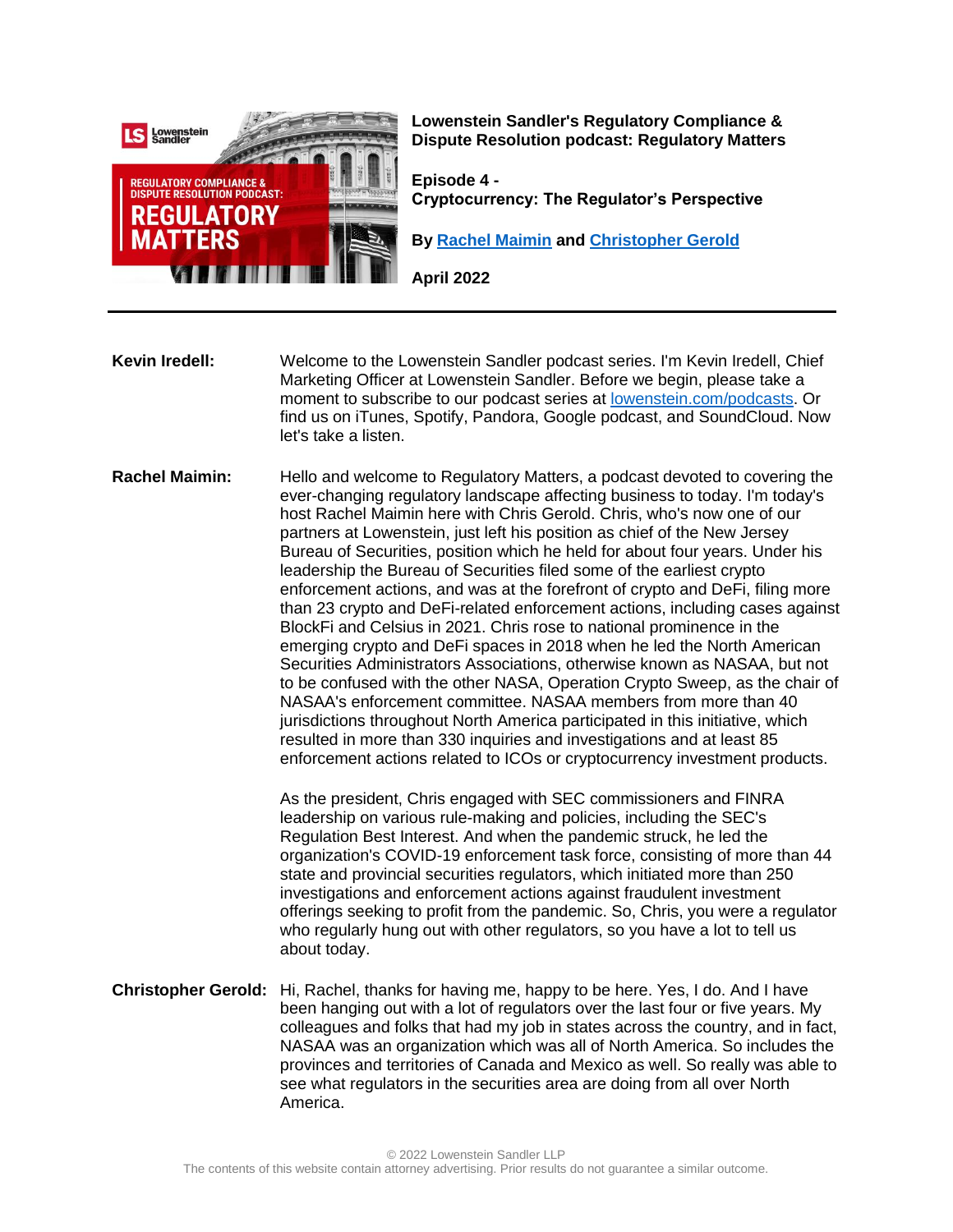- **Rachel Maimin:** So global, not just the United States?
- **Christopher Gerold:** Correct.
- **Rachel Maimin:** Well, let's get into it. I'm curious because I previously had a career in public service. What led you to public service, and in particular to the bureau?
- **Christopher Gerold:** So interestingly enough, I started my career, my legal career, I should say, because prior to law school, I was actually a broker Series 7, Series 63. I had clients, I was a broker for two years after undergrad. Then I went to law school. And when I came out of law school, like so many others, I wasn't sure exactly what I wanted to do, but I wanted to stay in finance, having been in that field before. And my first job was as a deputy attorney general representing the New Jersey Bureau of Securities as an attorney. And so I did that for five years, because of my background, having had licenses and been in the securities industry, I was able to do that and catch on. And I mean, there was a learning curve in the legal aspect of it, but understanding the products and the services and what brokers did, I had already experienced that.

And so starting my career, I was representing the Bureau of Securities, did that for five years, I prosecuted cases on behalf of the agency. We went after people that were violating the securities laws, people committed fraud, Ponzi schemes, other things in that area. And then I went to private practice for seven years, and had the opportunity to go back as the chief of the agency, and I did that in 2017. Now what actually made me go to this field is relatively interesting in that my parents were victims of a Ponzi scheme when [crosstalk 00:04:45] I was in high school. And I could honestly not say whether that led me to what I did for a living as a regulator, I never really thought about it, but it would make sense, at least subconsciously, that that led me there, because I could see the devastating impact of securities fraud on people, including within my own household.

And fortunately my folks at the time were probably in their late '40s and they lost a portion of their nest egg, but they had time to grow it again and didn't impact them long term, but for a lot of people it does. And we see a bunch of that, or I saw a bunch of that as the regulator, seniors being victims, losing life savings, having to make difficult choices cause they lost all their money to a fraudster. So I had a chance to try to remedy some of that doing public service, protecting innocent investors, prosecuting bad actors. And I did that for five years. And it was very rewarding work getting to do that and trying to make a difference.

**Rachel Maimin:** That's incredible. So you basically have experience as a victim of a crime, in so far as your parents were victims of a crime, and also as a broker. So I guess there's no area of this that you haven't actually been firsthand involved in.

**Christopher Gerold:** I've seen the financial industry from a bunch of different angles.

**Rachel Maimin:** Yeah.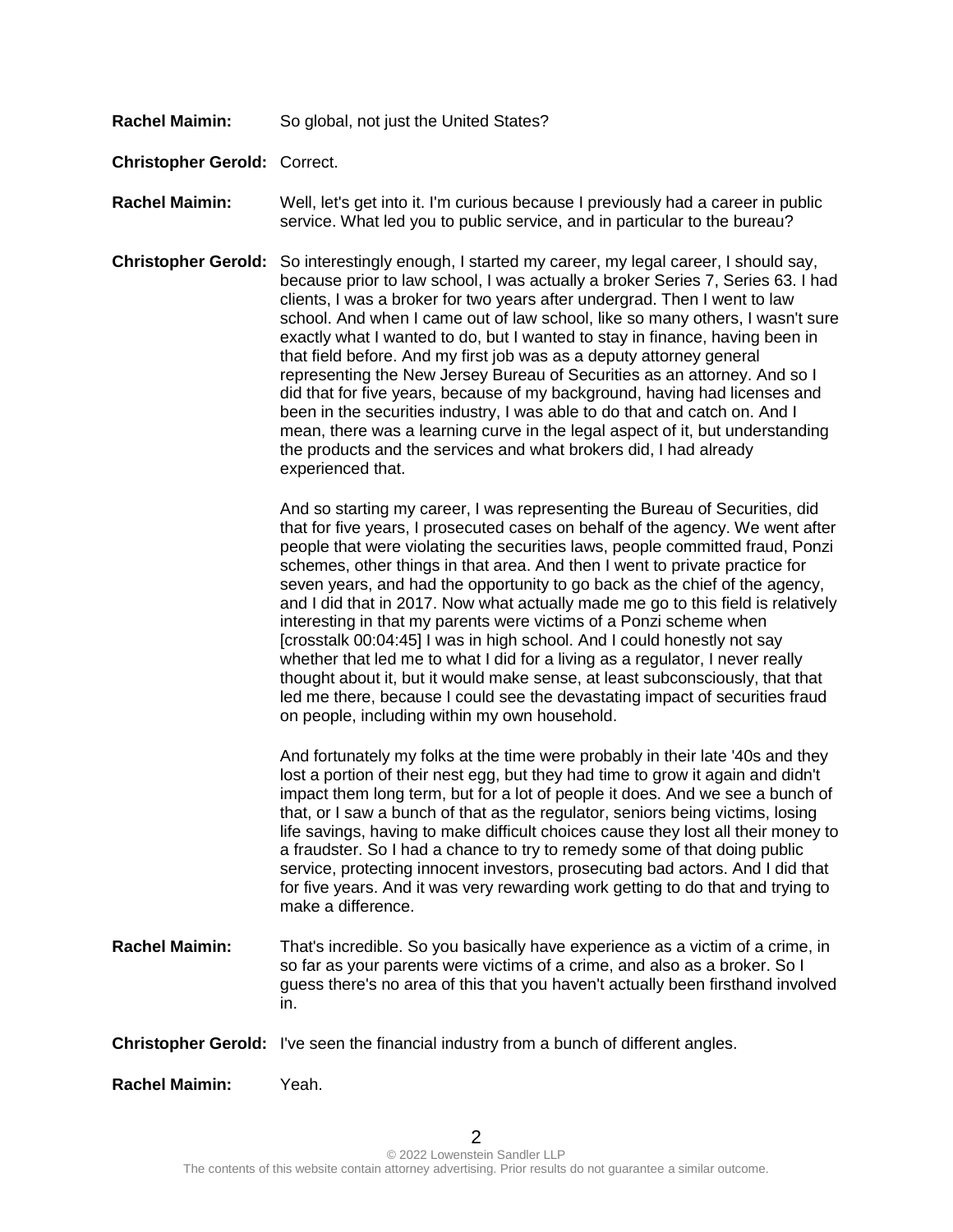**Christopher Gerold:** And so I guess maybe it's time now for me to become an investor myself.

- **Rachel Maimin:** That's true, I forgot about investor. So was there something about happened with your parents in particular, I know you said it might be subconscious, but do you think that their case was handled the way you would've handled it had you been in charge of the prosecution?
- **Christopher Gerold:** So it's interesting, they were part of a national Ponzi scheme, at the time it was probably the largest Ponzi scheme in history as \$900 million emanated at Massachusetts. The SEC brought a action, it ended up in a receivership. And I do recall my folks getting checks from time to time from that receivership. Interestingly, it was sold through legitimate broker dealers, or at least registered broker dealers. And my recollection is that they did not actually prosecute the broker dealers that sold it, whether it's lack of due diligence. Lack of due diligence is probably what they could have gone after them for. And I think when I was at the state and I had that ability, I did look to broker dealers that sold, whether it was unregistered products or fraudulent products, to make sure that they were doing their job of as gatekeepers before they sold it on their platform. So I don't want to cast stones, and…
- **Rachel Maimin:** You can cast some stones.
- **Christopher Gerold:** Well, because of my age, and I did at one point go back and look at how it was handled and did some research on it when I was older and had a law degree and saw what came out of it, I think I would've looked a little harder at the folks that sold it than they may have.
- **Rachel Maimin:** And having that unique perspective, and I guess maybe even a destiny in public service, what was it like being a broker?
- **Christopher Gerold:** It was interesting, I was 22 at the time, I just graduated college, I didn't know anything, I knew what a stock was, and really had this huge responsibility thrust upon me to try to advise people how they should save for, most times it's retirement, but what they should do with their investing. And it's a very challenging job, and I appreciated that. I mean, there's the sales aspect, but then there's also the analyst aspect. And the industry [has] changed a lot since I was in it, where firms generally have more say in what the broker puts their clients in. And I actually think that's a good thing, because do you really want a 22-year-old who just graduated college, who doesn't know anything, who's never experienced downturn in the economy or loss or what have you, any of the number of things that could come up, picking and choosing stocks for you? So it is a job that is a big responsibility.

I think the folks that take it seriously do well and have long careers and clients that probably become friends. Then I think there are others that don't last in business. I did not last obviously, I did it for two years and then decided I wanted to go to law school. And that's what I did, but it's a challenging job.

**Rachel Maimin:** Yeah. Well, I'm sure it played a very helpful role when you ended up regulating some of your former colleagues.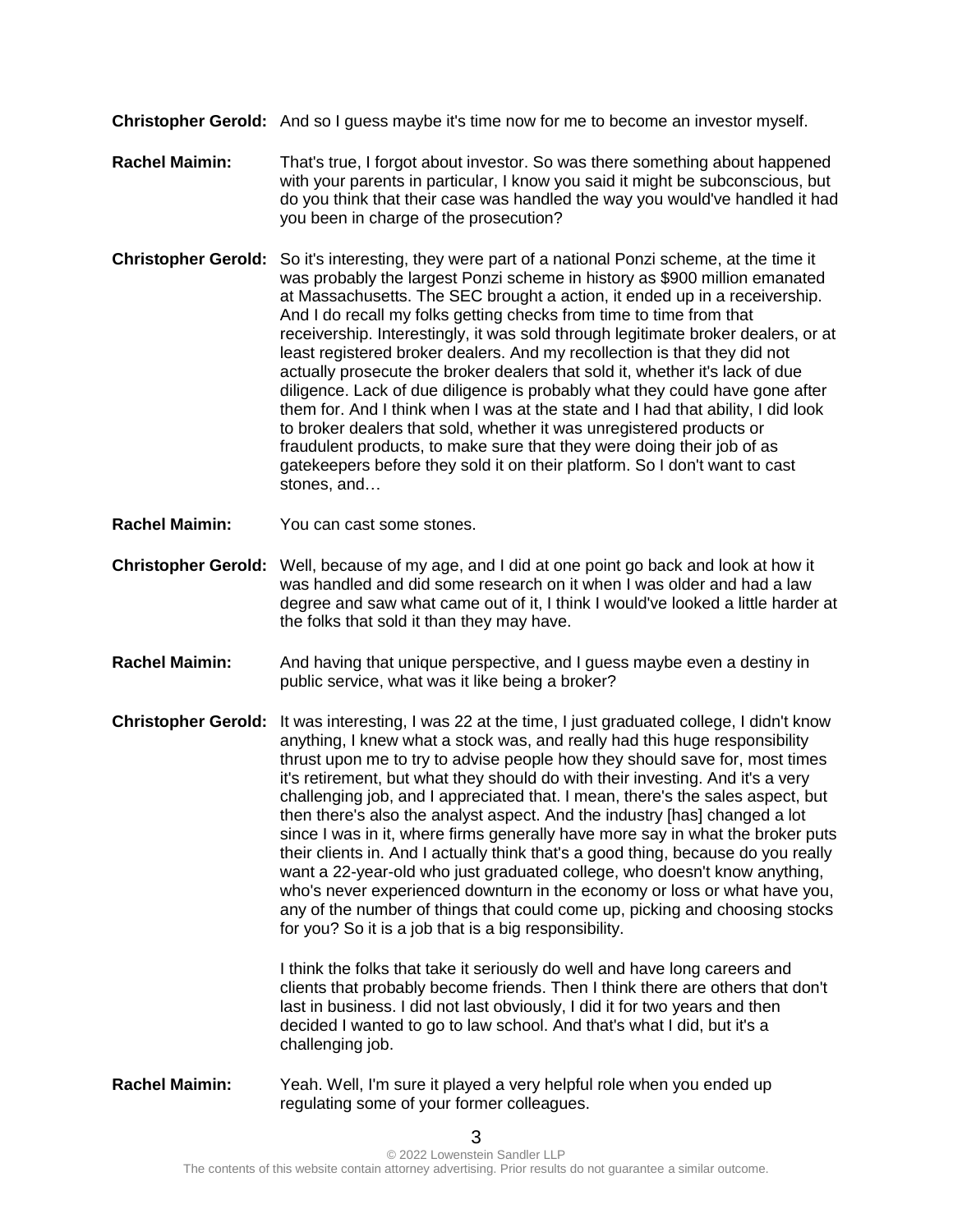- **Christopher Gerold:** Well, it has played a role throughout my career, whether as a regulator, but also in private practice where I'm advising, whether it's broker dealers or individuals who are being investigated by regulators, I know how difficult that job is. And sometimes my clients had no intent and things just went south. In those cases it's easy to sympathize with them, because that could happen, they have a good idea, doesn't work out, and all of a sudden the regulator's looking at them, I could sympathize. So it's played a role throughout my career. It was one of the most challenging jobs I had, back then everything was on the phone. So I got very accustomed to calling 100 or 200 people a day. They used to refer to it as dialing for dollars. I got over any shyness I had at the time, but it wasn't for me long term.
- **Rachel Maimin:** Well, you mentioned in their regulatory scrutiny and catching the attention of regulators. Something that I think is really fascinating about your background is you seem to be interested in the crypto space before it became the hottest topic for every single regulator and prosecutor in the country. How did you begin to focus on that?
- **Christopher Gerold:** So crypto was on state securities regulators going back to as early as 2014 or '15. In fact, even before my time, they identified it as a trend in enforcement, where it was a product, that it was evolving and could be a problem. But when it really jumped onto my radar, again, I have to blame my parents, I'm always blaming them, but it was November, Thanksgiving 2017, my mother, and you've already heard about my parents, how good they are at investing, asked me whether she should be buying crypto, whether she should be buying Bitcoin or not. And at the time I had just become the chief of the Bureau of Securities. And I said, "If my mother's asking me if she should buy this product, there might be a problem here." And by Christmas she said, "Chris, I really think we should be buying it, people are getting rich."

At the time it just got up to the level of about \$20,000 per Bitcoin. And very shortly thereafter, we brought our first case, and we started looking around, started talking to my colleagues in other jurisdictions. And we came to realize, like many, historically whenever a product or commodity becomes all the rage, we saw it with the dot-com bubble, we saw it with gold when gold was up at \$2,000 ounce, we saw it with oil when it was trading around \$150 a barrel, what happens is the product is on the front page, and then out come bad actors to try to monetize that. And so we brought our first case against the Steven Seagal-promoted, it was called Bitcoiin with two eyes for instead of Bitcoin, Bitcoiin. We brought that in the late winter of 2018, it was one of our first cases, it made national headlines because of the celebrity associated with it.

After that it snowballed because the fraudulent ICO, initial coin offering, market was all the rage at the time. And as a regulator, we saw there were problems, there were fraudsters out there. And so we took the initiative, I say we, myself, my office in New Jersey, and we brought our first case. And other jurisdictions reached out to me, and we put a task force together. And we started looking at all of these different websites that were promoting different cryptocurrencies and ICO offerings and alike. And really it was to stop those that were doing it, but it was also to raise awareness. I'm a firm believer, at least in my old role, a good enforcement case is better than a lot of investment education. If you could get it in the newspapers, people will read it

 $\boldsymbol{\Lambda}$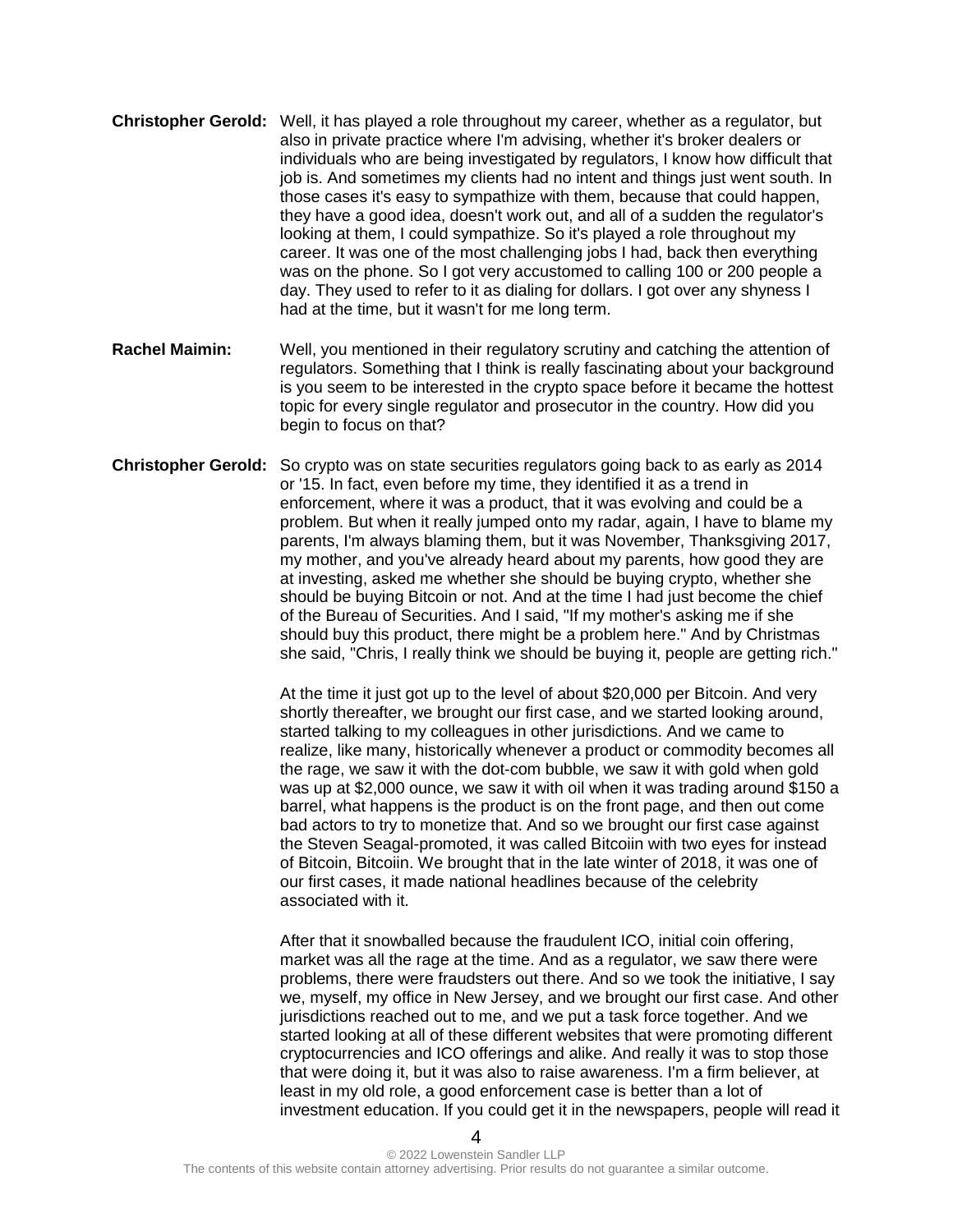and hopefully take notice that that's an area they should have heightened due diligence or be suspect of.

- **Christopher Gerold:** And we did exactly that, we brought a number of cases, New Jersey did. We partnered with my colleagues in other jurisdictions. I was the head of NASAA's enforcement committee. So we put a multi-jurisdictional task force together. And we went out and enforced and issued 100s of investigations and enforcement actions, became known as Operation Crypto Sweep. And from then on, we were off and running. And so my phone would ring from colleagues in other jurisdictions, federal counterparts would reach out, and start coordinating and bringing more actions in that space.
- **Rachel Maimin:** Anything about crypto inherently, other than the fact that you can disguise the ultimate owner and it prevents people from really following a paper trail, is there anything about crypto other than that that makes it a particularly fertile place for fraudsters?
- **Christopher Gerold:** Well, I certainly don't want to say all crypto is bad, I think crypto does have very legitimate and a lot of promise. Unfortunately, early on we saw a lot of fraudsters come out and try to capitalize on that. But yeah, it does. I mean, the transactions are instantaneous, it has lower fees in a lot of cases, it can be used in a lot of good ways. And, well, oftentimes crypto and blockchain are confused. Cryptocurrency's on a blockchain, blockchain is the technology. And so the technology itself has a lot of potential uses, and we're seeing more of them now and we're seeing them evolve, and it's really an area that has a lot of promise. The best comparison I heard was, folks used to say, "the Internet's going to change the world." They didn't know how, but it was going to change the world. And we're seeing that same type of thinking and evolving in the crypto and blockchain space, along with DeFi, as you mentioned earlier, decentralized finance.
- **Rachel Maimin:** Well, so obviously promise and the opportunity for positive transactions to take place in the crypto space, but if a company is considering getting into it right now, can you do it without a massive regulatory risk, given all the focus on the industry?
- **Christopher Gerold:** So it depends what area of they're going into. Obviously you still need a good idea, you can't just go out and say, "We're a crypto company." You have to have an idea, you have to provide some service, there has to be something tangible behind it. And comparing it to the dot-com bubble, if you remember back in '99, if you had a company, you put .com at the end of it and all of a sudden your stock would go way up. And now 20 years later, people realize you have to have a service. And the people or companies that were winners early on doesn't mean they're going to be winners later on. And we see it with AOL, if you remember AOL-
- **Rachel Maimin:** I seem to remember AOL, yes.
- **Christopher Gerold:** ... or Netscape, or those early, early companies that were all the rage. Yahoo, it's still around, but it's not what it once was. And now we have these other companies, Google and alike. So there are lot of opportunities with blockchain and crypto. We're seeing a lot of money going into that space, a

5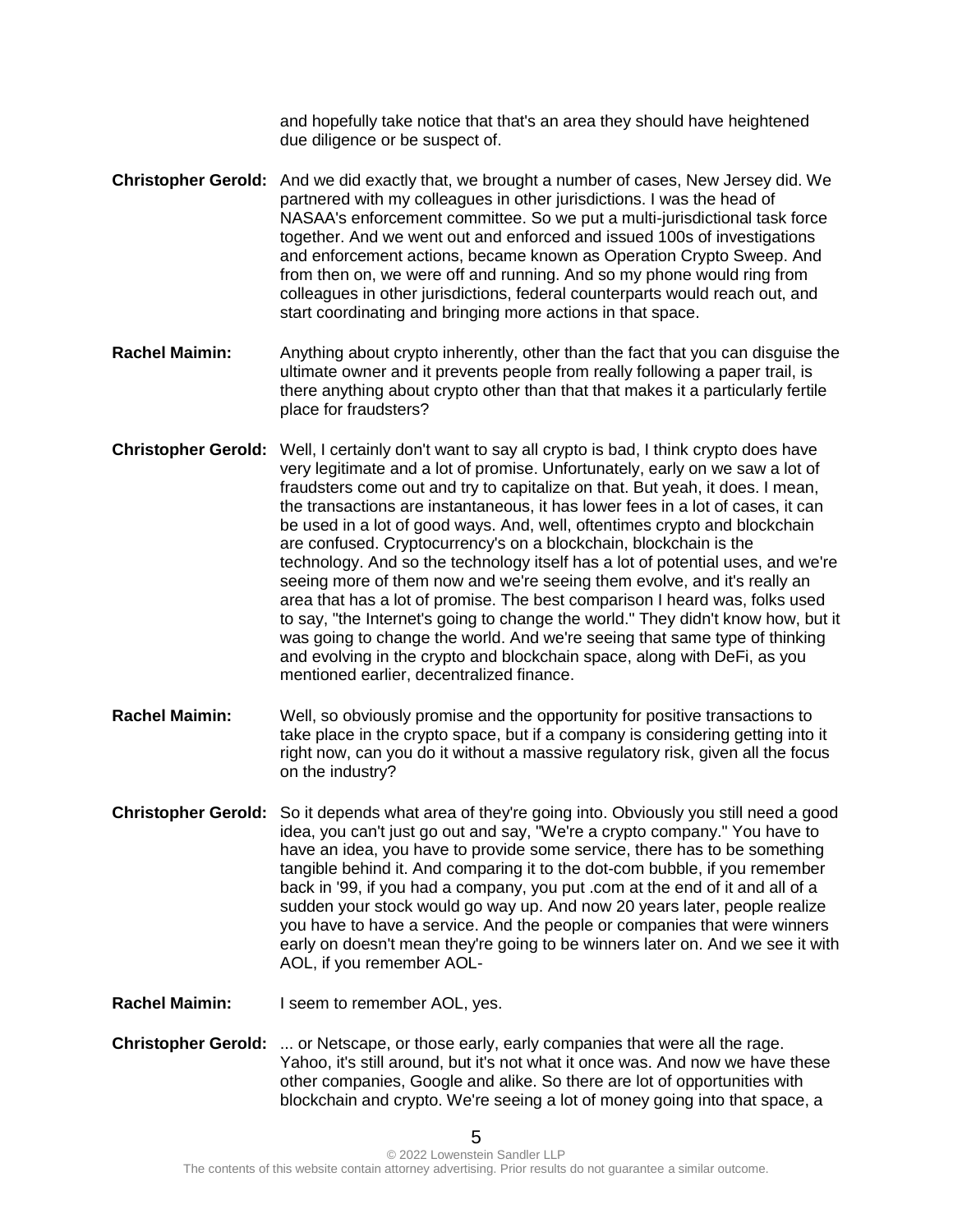lot of talent, a lot of smart people going into that space, and it's evolving. It's still in its infancy in my opinion. So you talked about regulatory risk. There is a lot of regulatory risk in that space. Keep in mind, I was the chief of the Bureau of Securities, if it wasn't a security and wasn't investment advice, it was outside of my lane. And so same goes for the SEC. And then there are others, the CFTC is in there, is it a commodity? Is it a currency? You have the Fed, you have the White House weighing in. So there's a lot of regulation to come, and being in it early, even before the regulations, there is regulatory risk.

- **Rachel Maimin:** Well, now that you are on the other side and you're able to advise companies, having had this perspective of focusing on their industry, what do you think is the number one most important thing for a company considering getting into the crypto space to take into account? What's the biggest compliance problem that you've seen that you think needs to be dealt with right away?
- **Christopher Gerold:** Right now, it's the absence of regulation, that's the problem? We've seen a lot of enforcement cases, both at the federal level and at the state level. There are very few state jurisdictions right now that have anything specific to blockchain, crypto, crypto exchanges. New York has a BitLicense, that's been around for a while. Federal government's talking about coming out with regulations, you have the Congress talking about it. So the number one risk is regulatory risk. Now, how do you minimize that when you don't have regulations necessarily to follow? Well, you comply with the ones you can comply with, AML for instance, and then you do your best to build whatever product you're building, or company you're building, to think about what regulators are going to be concerned with and try to reduce those risks.

And I think for companies in that space, having attorneys advise them, that have that knowledge and experience to anticipate what regulators might be looking at is very important, and then build that company's, the internal compliance in anticipation of that, or what regulators might be looking at or will look at in the future. You also want to make sure you're protecting your clients, and making sure to the best you can, that they don't become victims of fraud or hacks, or any number of things that can arise in this space.

- **Rachel Maimin:** You mentioned AML, and that's definitely an area where there's been a lot of discussion by regulators, and there's some more understanding of what is expected of companies in that area. In your experience, what's the thing companies make the biggest mistake in AML compliance programs, what's their biggest thing that they're missing or doing wrong?
- **Christopher Gerold:** Well, we're seeing a lot of companies starting to do it right, know your customer, I say AML, reporting AML issues when they occur, making sure you have proper money-transmitter licenses which are issued by the states. And so we're seeing many companies, starting company compliance where they hadn't before. And I think for companies to succeed, they're going to have to stay on top of that, they're going to have to make sure that they're doing what they can now to anticipate what the issues might be on later on, but certain certainly protecting their own clients is really a big one. When I was on the other side, we used to get, and they weren't really even in our

6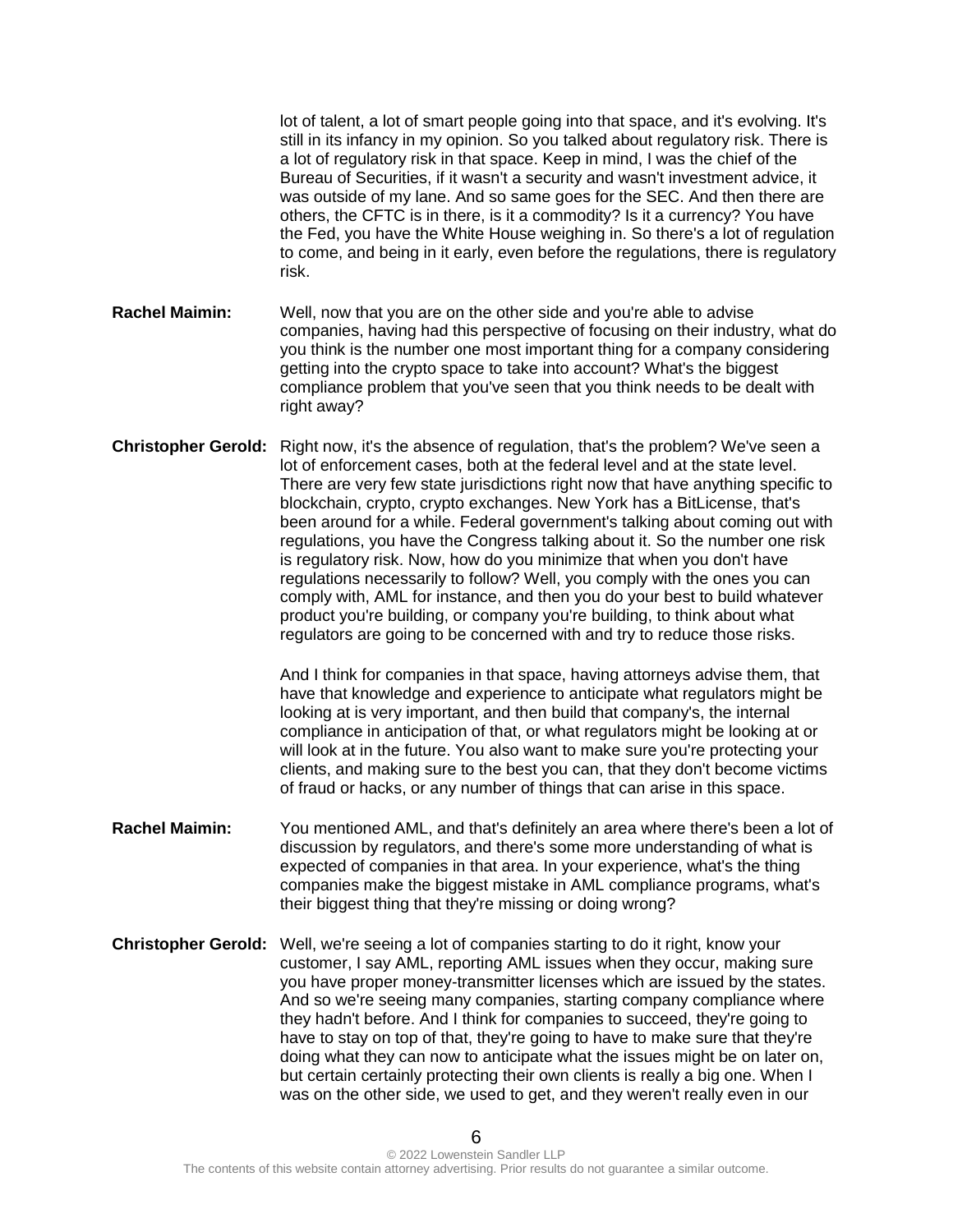jurisdiction, but we would get individuals calling and filing complaints with state government, with the Bureau of Securities about its customer service.

- **Christopher Gerold:** And it's interesting, I say that and I mention it because that will put a company on a regulator's radar. If you get five calls about the same company and their customer service, and my money's tied up, or my crypto or my Bitcoin's tied up and I can't get an answer from them, and it's been three or four weeks, immediately the antennas are going up, "All right, what is this company doing wrong?" Now, it might just be that they grew too quickly, they're having growing paints, they don't have enough customer support, but all of a sudden they have regulators looking at them. And that's something that's avoidable. It's very interesting what triggers regulators to look at companies, and something like that can. And so companies have to be mindful of that.
- **Rachel Maimin:** So in that regard, one of your jobs in the private sector is going to be protecting companies and keeping your eye on what's coming in the future. Do you have any predictions about what's going to happen in terms of the regulation of cryptocurrency? I know regulation is needed, what do you think it's going to be, at least in the near term?
- **Christopher Gerold:** So I think we're going to see a lot more enforcement actions. We're going to see a very, very active Securities and Exchange Commission. As you know, I worked with the former director of the SEC enforcement, he was the attorney general in New Jersey, I worked with him for four years, and then he went down to Washington to become the director of enforcement at the SEC. I anticipate the SEC to be extremely active in enforcement of crypto that crosses into their lane, or DeFi. And then I would also expect the CFTC, now that they have leadership, their chairperson was confirmed just before the holidays, I expect them to really be ramping up enforcement. And then I think Chairman Gensler at the SEC is going to be coming out with rules in that space. The SEC is taking criticism from the industry that they are regulating by enforcement. And I think we're going to see a lot more coming out on the rule-making side.

I also do anticipate that Congress is going to act at some point and change statutes, whether it means giving more authority to the SEC or CFTC, or coming out with something different, but that's certainly something that the industry has to keep its eye on, what's going on in Washington.

- **Rachel Maimin:** I'll definitely be looking to you when those changes happen, for your viewpoints and how companies can best implement those changes to stay in compliance with these ever-changing laws.
- **Christopher Gerold:** It's an exciting and evolving space. And I'm excited for that opportunity to advise companies and make sure that they don't end up in some regulator's crosshairs.
- **Rachel Maimin:** Well, I agree, we share the same goal. Thank you so much, Chris, for being here with us today and the time to tell us about your fascinating intro into public service, and all of your predictions and [inaudible 00:23:06] about